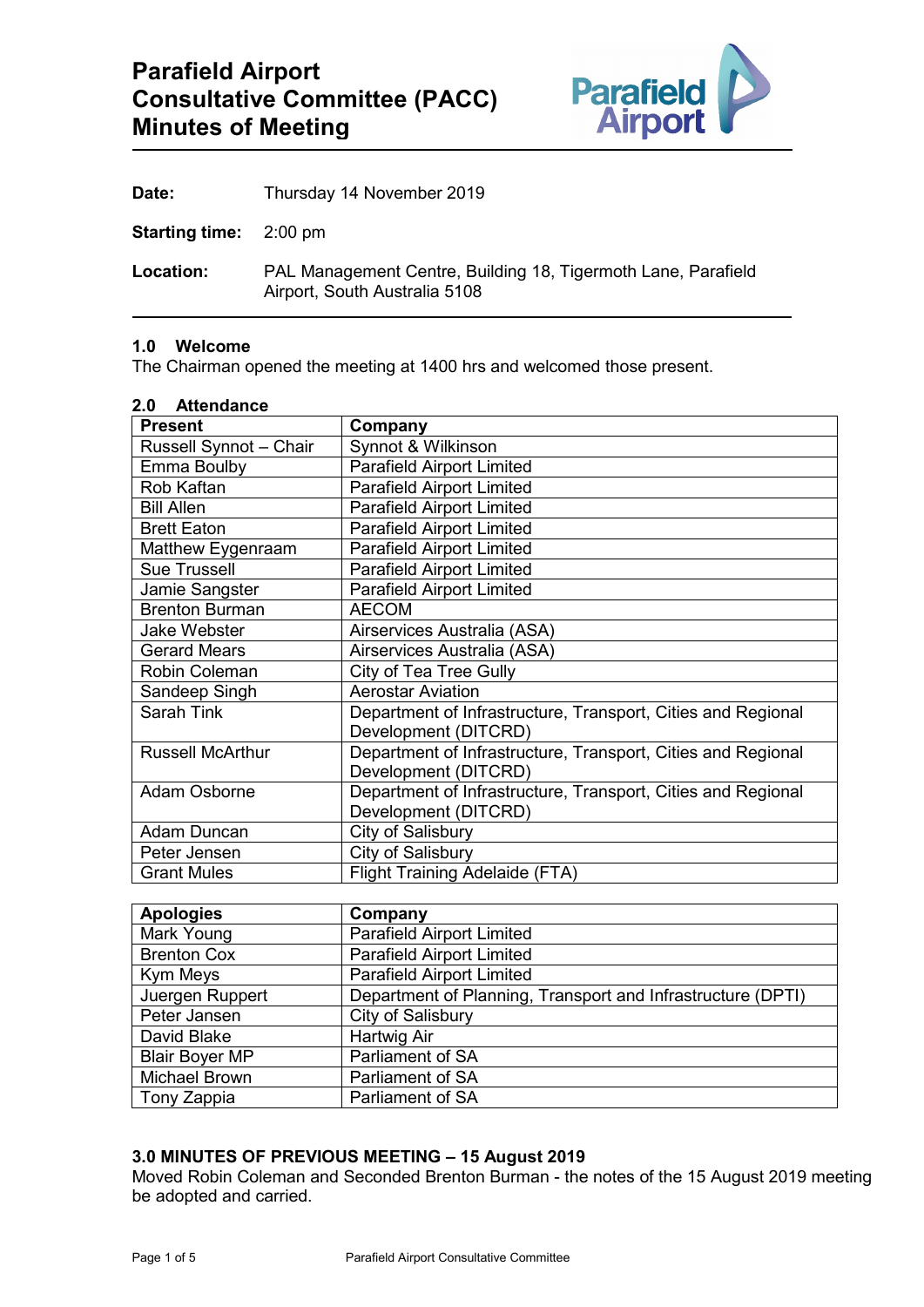# **4.0 CORRESPONDENCE**

#### **4.1 Correspondence In:**

- − Reports
- − Various letters from residents

## **4.2 Correspondence Out:**

- − Previous Minutes and Agendas
- − Reply letter to City of Salisbury re the Fly Friendly Program

# **5.0 ACTION ITEMS**

# **5.1 Update Report on PFAS Monitoring Program Results**

Please refer item 6.3.

## **5.2 The Commonwealth Department - Sun-Setting Regulations**

This item is progressing and has a completion date of 2024. No further update at this stage.

## **5.3 Fly Friendly Program**

Please refer item 6.4.

# **5.4 Airservices Survey Request**

Please refer item 7.3.

#### **5.5 Notification to new property owners**

This item will be held till the next meeting as it links with the current planning reform review.

#### **5.6 Outcomes of the review of the Ground Running Policy**

This item is in progress. Consultation was completed with the major mechanical services companies and comments have been collated. An update will be provided at the next meeting.

# **6.0 AIRPORT UPDATE**

# **6.1 Parafield Airport Limited (PAL) Report –** The report was tabled and taken as read.

**6.2 Property Development Report –** The report was tabled and taken as read and the following was noted: The 2019 Adelaide Airport Draft Master Plan public consultation period has now closed. The team are working through the various submissions and responses.

**6.3 Environment Report –** The report was tabled and taken as read and the following was noted: The Environment Manager provided an update on the off-airport PFAS investigation. A map was displayed of Parafield Airport and the surrounding areas outlining the location of the PFAS monitoring wells. Vacant land/ Council land was tested. The areas where levels of PFAS are detected are contained. The Airports consultant GHD will further investigate. A full report of the findings will be provided at the next meeting. The results to date are not significantly above the guideline, but high enough for further investigate.

A question was asked about the Carbon Footprint calculation. This question was taken on notice and the Airports Sustainability Manager would provide a carbon footprint calculation explanation at the next meeting.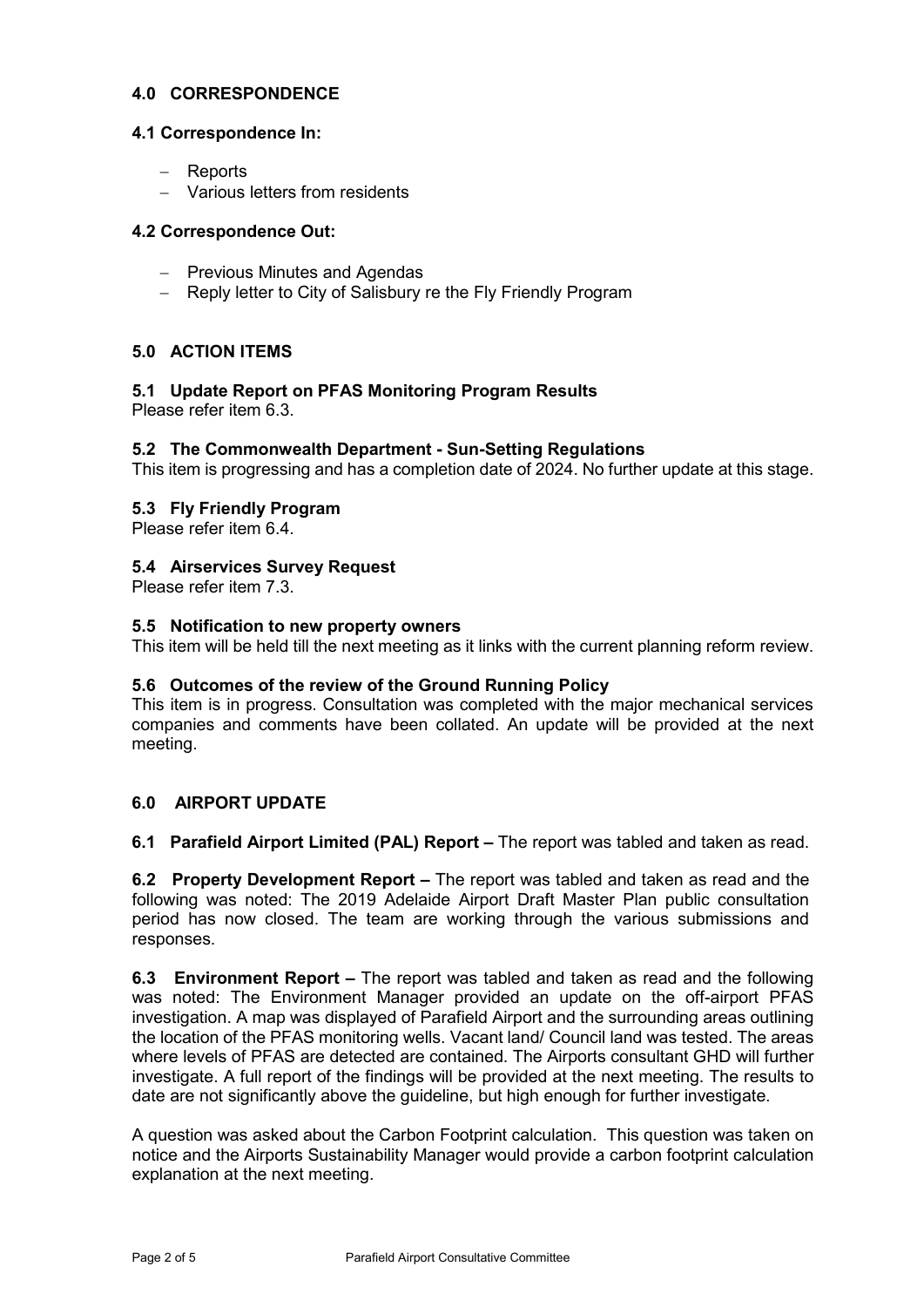**6.4 Technical Working Group (PATWG) –** A number of items were discussed at the last meeting including proposed changes to aviation facilities and a lengthening of taxiway Juliette. Also discussed was designing a new helicopter aiming bay in an area between 2 runways. A review of the number of tie-down locations is also underway which was requested by small aircraft users. The Airport's Airside Manager is investigating increasing bay widths along the Eastern Apron.

The Group noted the Remembrance Day ceremonies and thanked Airservices Australia and the flying schools for assisting with the quiet time around the 11am ceremonies.

The Group also noted the draft Ground running policy which is under review.

It was noted that a resident contacted PAL and the Department about his concerns about silencer kits on aircrafts. It was explained that the Minister had responded and that all DA40s have been fitted with silencers which have been certified by both the European Union Aviation Safety Agency and Transport Canada. It was noted that Australia recognises the overseas certification.

As a standing item of the Group, the Fly Friendly Program was discussed. Data on flight movements is continuing to be collected from 3 different sources. The 3 sources include ASA (aircraft movements within tower operating hours), the Adaptive Behaviour Assessment System (ABAS) (camera system which records movement (used for charging landing fees)) and AVDATA (transponder information). At the end of 12 months, we will have clear idea of the total aircraft movements. An update on the flight movements study will be presented at the next meeting.

The City of Salisbury provided a copy of a motion to change the Fly Friendly Program to this Committee and it was noted that the Airport will continue to involve stakeholders in the review process. A resident asked for a review of the Fly Friendly Policy and requested all aircraft (not just training flights) abide by the Fly Friendly Program. It was noted that this isn't possible as the Airport must remain open 24/7 as a Federal requirement.

A question was asked to FTA on the time frame of the move of some of their operations to Toowoomba. It was noted this would be the end of the year. The infrastructure in Toowoomba is currently under construction. It was noted that FTA account for approx. 90% of all PAL movements. Two other major flying schools account for approx. 3% and 7%. It was noted one of the suggestions regarding the Fly Friendly Program was to reduce the available flying hours. It was noted that if you did compress the window for flight circuit training, safety would be a concern as the same number of flights need to fly in a shorter period. It was noted that flying times on Sunday mornings should be reviewed. It was noted however, that the weather conditions in the morning are the best for flying.

It was noted that a lot of conversations and negotiations are continuing regarding the Fly Friendly Program. If some of the suggested changes were made then it would affect existing businesses and hence decisions will not be made lightly or hurriedly. The Airport is currently collecting data on where, when and how many flights (training and otherwise) are taking place. These figures will be passed onto the ANOs office in accord with their previous request. A Committee member noted that PAL response to the City of Salisbury letter regarding the Fly Friendly Program was disappointing (as they wanted immediate change).

PAL also indicated that development of a drone management policy is underway.

# **7.0 AIRPORT AGENCY UPDATE**

**7.1 Department of Infrastructure, Transport, Cities and Regional Development (DITCRD) -** The National Airport Safeguarding Advisory Group met on 21<sup>st</sup> August and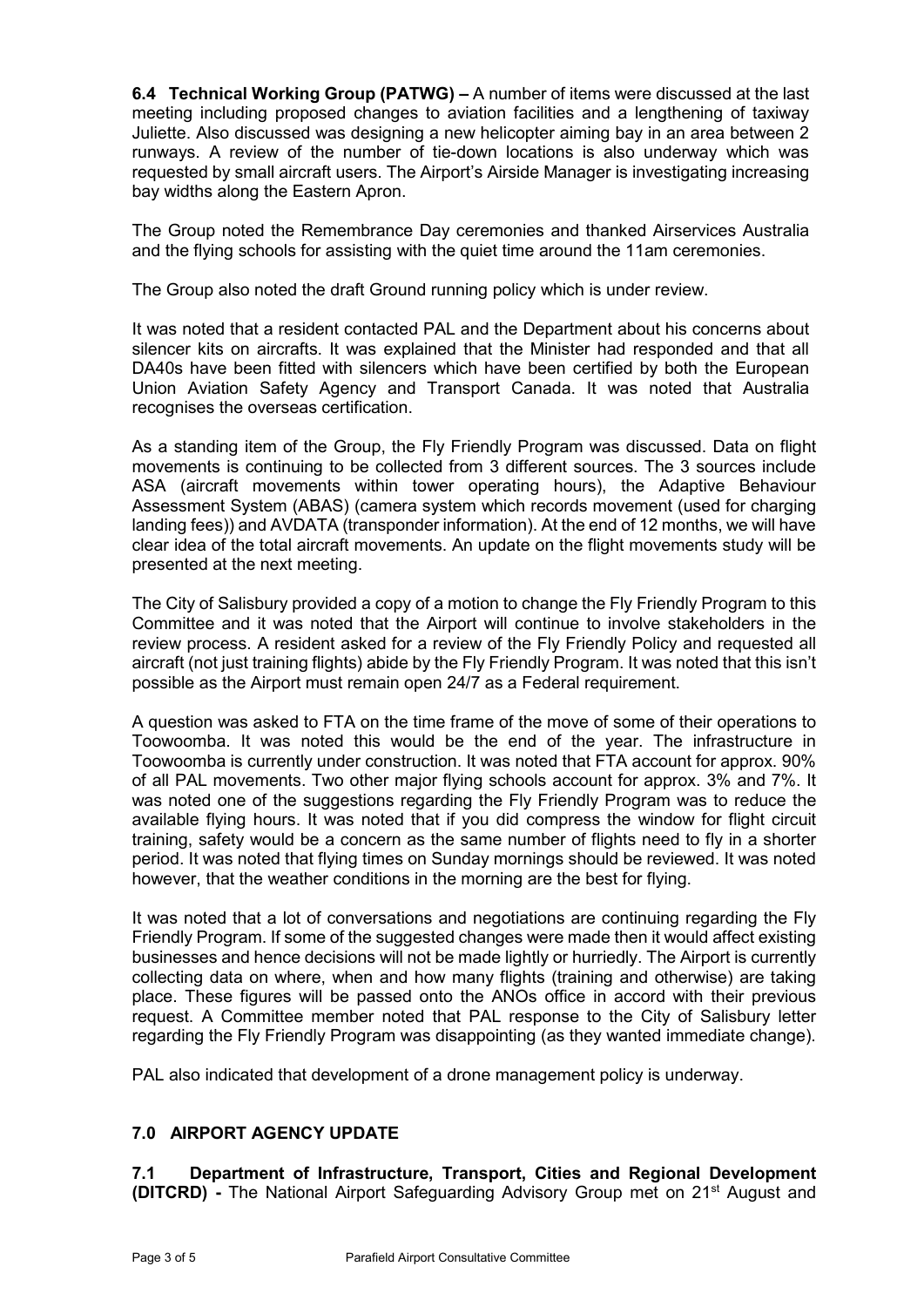agreed to undertake a review of the implementation of the Airport Safeguarding Framework The submissions close on 22 November 2019.

It was also noted FTA have operated above and beyond the existing noise requirements and fitted silencers kits for all aircrafts.

**7.2 State Department of Planning, Transport and Infrastructure Report –** Nothing to report.

**7.3 Airservices Australia (ASA) Report –** An increase in training operations has made the airport quite busy over the quarter. Both fixed and rotary wing training has increased. Up to four further aircraft have been flying in from Mildura to conduct both circuits and landings. The use of Runway 08/26 has increased. 36 complainants were received which is a decrease from 46 complainants in quarter two 2019. 47% of these complainants had not contacted the NCIS previously. The main issues of concern are fixed and rotary wing circuit training and standard operations to and from the airport.

A new interactive online reporting tool will become available for Parafield at the normal link over the next few months.

Airservices has created a four episode video series on Air Traffic Control. All episodes are [available](https://www.youtube.com/channel/UC7PuoYiezAXHtVR_s0XWRzA) here.

The survey of stakeholder's experience with consultation with Airservices showed that ASA needs to improve and more constructive 2-way conversations need to occur. It was noted more education for the community is needed and a reduction in the number of acronyms used. ASA are developing further channels of communication.

A detailed Airservices online noise reporting can be accessed here

[http://www.airservicesaustralia.com/publications/noise-reports/noise-reports/.](http://www.airservicesaustralia.com/publications/noise-reports/noise-reports/)

The method to lodge a complaint or make an enquiry about aircraft noise or operations with Airservices Noise Complaints and Information Service (NCIS) were noted:

- directly via **[WebTrak](http://www.airservicesaustralia.com/aircraftnoise/webtrak/)** [www.airservicesaustralia.com/aircraftnoise/webtrak/](http://www.airservicesaustralia.com/aircraftnoise/webtrak/)
- using Airservices **[online form](https://complaints.bksv.com/asa)** [www.airservicesaustralia.com/aircraftnoise/about-making-a-complaint/how-to](http://www.airservicesaustralia.com/aircraftnoise/about-making-a-complaint/how-to-make-a-complaint/)[make-a-complaint/](http://www.airservicesaustralia.com/aircraftnoise/about-making-a-complaint/how-to-make-a-complaint/)
- **by calling** 1800 802 584 (freecall). The hotline is staffed Monday to Friday, excluding public holidays, from 9 am-5 pm Sydney time.
- by **fax** (02) 9556 6641 or
- by **mail** Noise Complaints and Information Service PO Box 211, Mascot NSW 1460

# **7.4 Aircraft Noise Ombudsman Report –** Nothing to report.

**7.5 Flight Training Adelaide (FTA) Uni SA Aviation Academy Report –** it was noted that aircraft will start leaving for Toowoomba before end of year.

**7.6 Bruce Hartwig Flying School Report –** Nothing to report.

# **8.1 PLANNING AND LOCAL GOVERNMENT REPORTS**

**8.1 Planning Co-ordination Forum (PCF) Report –** A presentation was provided by DPTI at the last PCF meeting regarding the new planning reforms. It was noted that 16 development codes were being replaced by 1 code. The code is on public review until 28 November 2019. It was noted that the intent of the changes is good and will streamline the